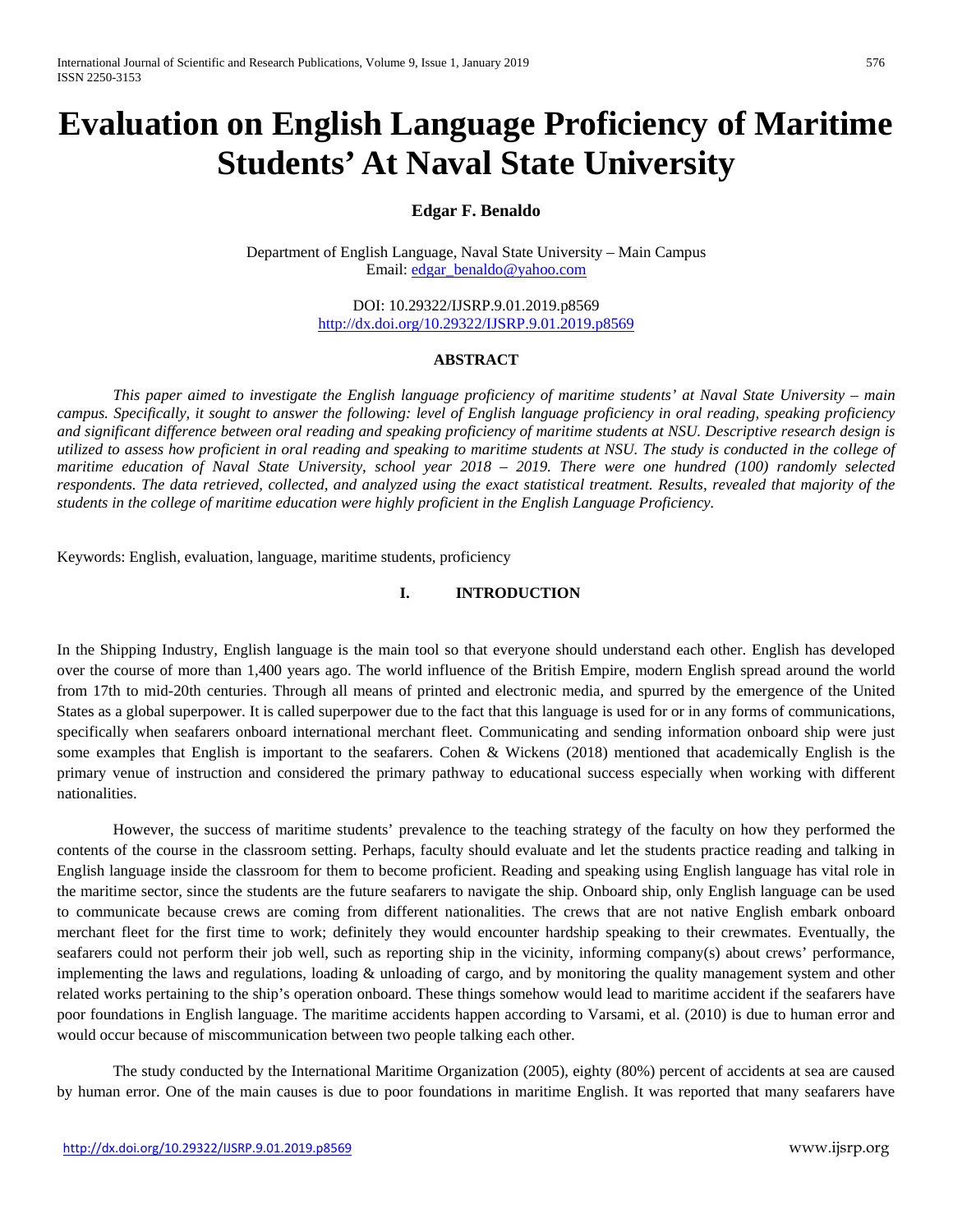problems in expressing themselves using English. Ventosa (2005) emphasized that English is a powerful vehicle for conveying feelings and emotions, for expressing hopes, illusions, fears, and wisdom.

Therefore, the researcher believed that there is a need to assess the performance of English language proficiency of the maritime students at Naval State University – Main Campus, school year 2018 - 2019. Findings would be the tool to develop and enhance the teaching and learning process specifically in English language by crafting some interventions to address the needs in the maritime world.

## **Theoretical Background**

This study anchored on Krashen's (1988) theory of second language acquisition. These are acquisition-learning and affective hypothesis. This theoretical hypotheses models have been used because the study investigates the language proficiency of maritime students specifically on their reading and speaking skills.

The acquisition-learning is the most fundamental of all the hypothesis in Krashen's theory and the most widely known among linguists and language practitioners. The acquisition system is the product of a subconscious process very similar to the process on children undergo when they acquire the first language. It requires meaningful interaction in the target language – natural communication – in which speakers are concentrated not in the form of their utterances, but in the communicative act. This previous theory addressing towards the maritime students to become more proficient in English language, they must engage or practice communicating to others so that the message coming from the senders will be internalized. Perhaps, students can get exact and proper delivery of the messages when in two-way communications. In fact, language acquisition (Krashen, 1988) does not require extensive use of conscious grammatical rules, and does not require tedious drill. But this would require meaningful interaction in the target language - natural communication - in which speakers are concerned not with the form of their utterances but with the messages they are conveying and understanding.

Finally, input hypothesis model explains how the learner acquires a second language – how second language acquisition takes place. The Input hypothesis is only concerned with 'acquisition', not 'learning'. According to this hypothesis, the learner improves and progresses along the 'natural order' when students receives second language 'input' that is one step beyond their current stage of linguistic competence. For example, not all of the learners can be at the same level of linguistic competence at the same time, therefore, Krashen suggests that this model is suited for designing syllabus so that the maritime students would easily receive some inputs appropriate on their current stage of language acquisitions. This is also one way to develop their skills in communication because of the instructional materials.

# **II. METHODOLOGY**

# **Objectives of the study**

1. Determine the English Language communication proficiency of the maritime students.

2. Is there a significant difference between oral reading and speaking proficiency of the maritime students at NSU?

# **Research Design**

The researcher was used the descriptive research design and quota sampling method because it aimed to determine English proficiency of maritime students at Naval State University.

# **Research Respondents**

There were one hundred (100) respondents involved in this study. The respondents were all maritime students currently enrolled in the college of maritime education, academic year 2018 – 2019.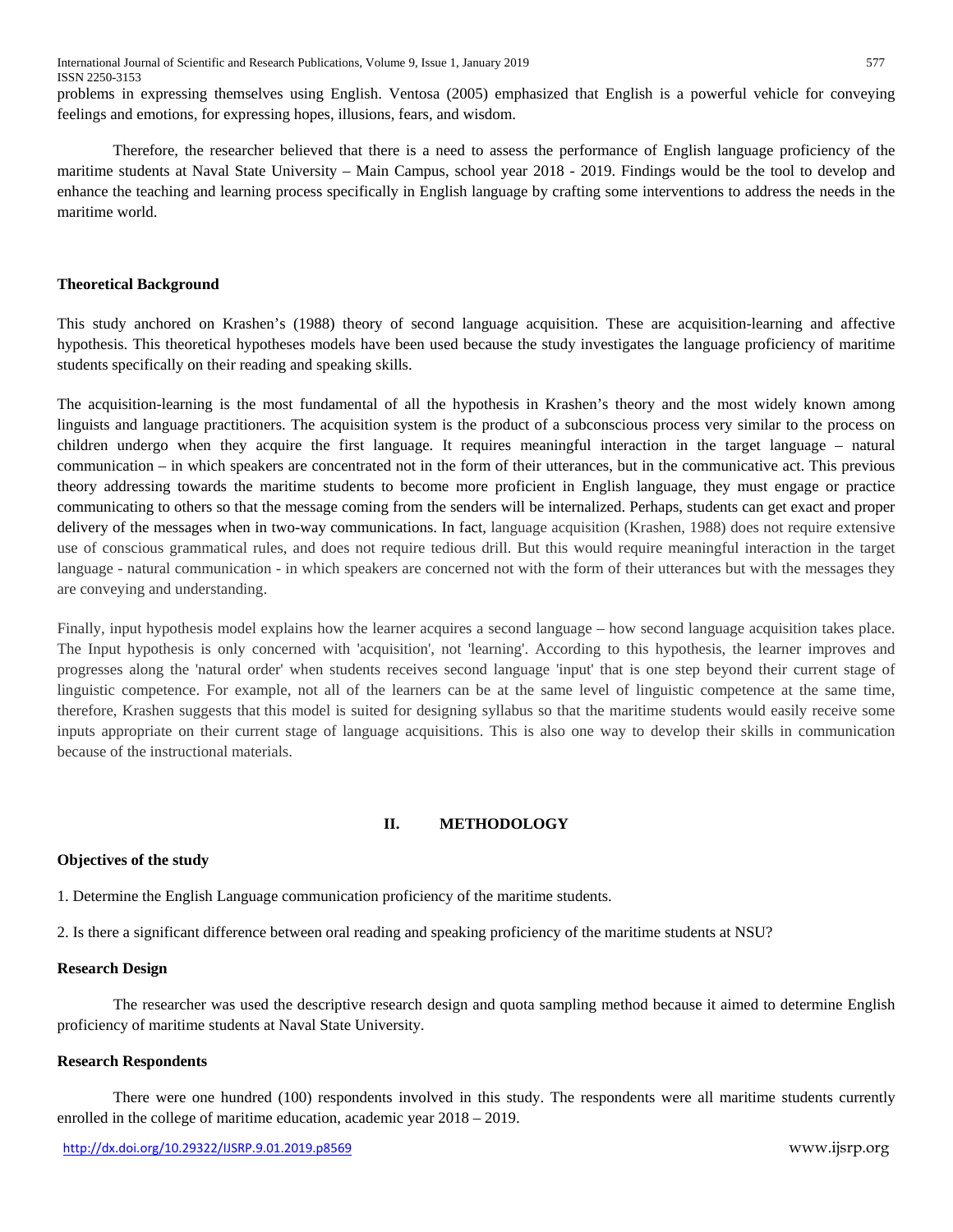This study utilized secondary data for the academic performance in English course of maritime students, while the English language proficiency of the students was used standardized questionnaire with supplemental interview.

### **Validity and Reliability**

The gathered data were valid and reliable because the researcher himself went to the registrar's office to get the student's academic performance. However, English language proficiency, the standardized questionnaire has been used. But before the distribution, the university research office validated on the said questionnaire if it is authentic or reliable.

#### **Statistical Analysis**

This study used the exact statistical treatment for data analysis which includes percentage, frequency, mean, and analysis of variance (ANOVA) using SPSS software.



Table 1. English language communication proficiency of the maritime students' at NSU

**III. RESULTS AND DISCUSSIONS**

As shown in Table 1, students from BSMT proficiently speak the English language correctly compared to BSMarE students. But, BSMT students were lesser when it comes to oral reading proficiency compared to BSMarE. The BSMT students were higher in speaking skills may be because they were on the deck in which in-charge to communicate other vessels in the vicinity. This would imply that the students were trained in linear or transactional process of communication.

Table 2. Significant difference between oral reading and speaking proficiency of the maritime students at NSU

| Program                        | Mean | C-value | T-value |
|--------------------------------|------|---------|---------|
| Oral Reading Proficiency 2.523 |      | 4.513   | 4.352   |